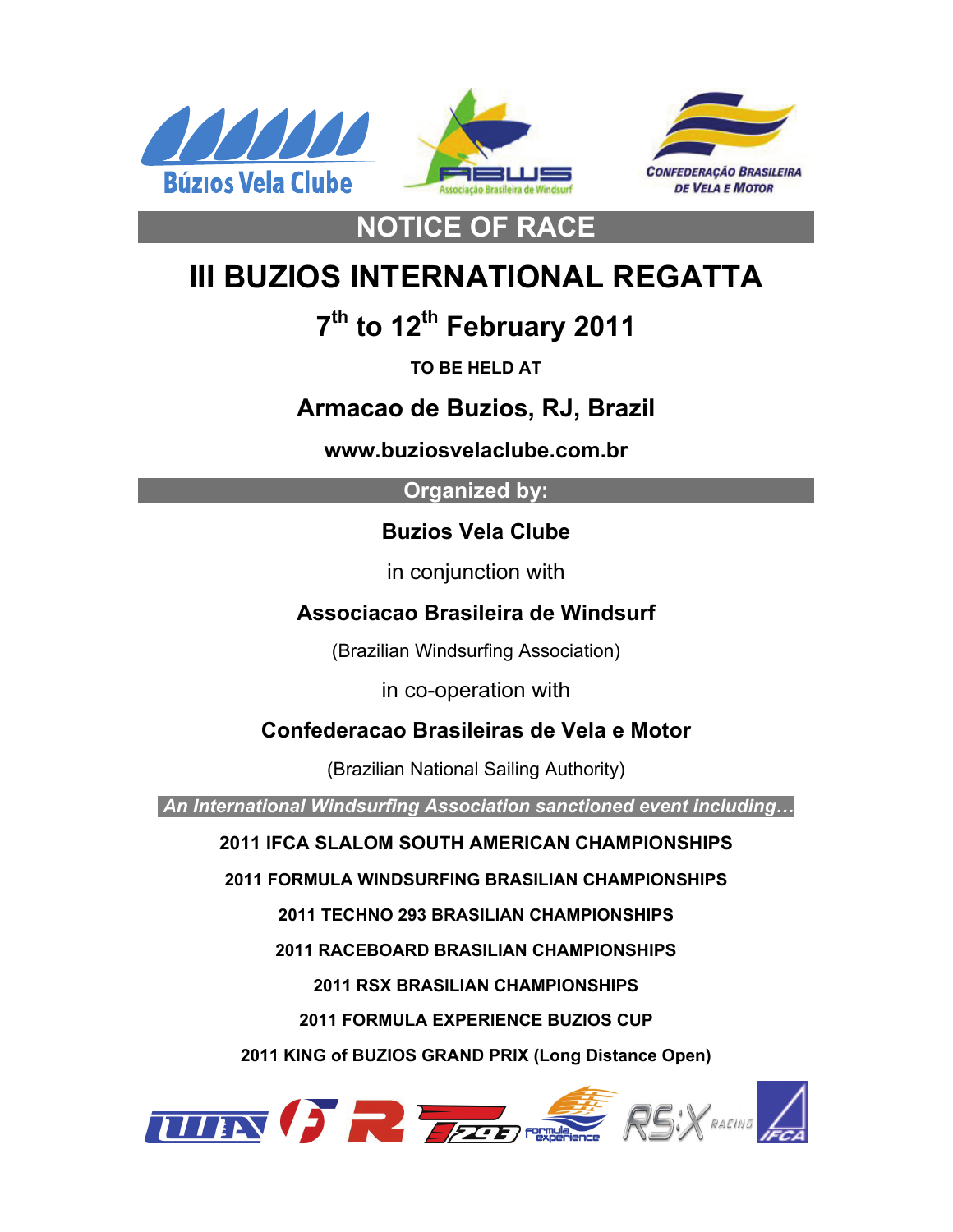#### **1 RULES**

- 1.1 The event will be governed by the rules as defined in The Racing Rules of Sailing – Windsurfing Competition Rules (WCR).
- 1.2 The Class Rules of the participating classes.
- 1.3 No national prescriptions will apply.
- 1.4 If there is a conflict between the Notice of Race (NoR) and the Sailing Instructions (SI's) the SI's shall take precedence.
- 1.5 If there is a conflict between languages the English text will take precedence.

#### **2 ADVERTISING**

Boards may be required to display advertising chosen and supplied by the organizing authority. ISAF Regulation 20 'Advertising Code' shall apply.

#### **3 CLASSES AND DIVISIONS**

- 3.1 The participating classes **(entry code**) and divisions shall be:
- 3.1.1 IFCA (**SSAC**)– Men, Women, Youth Men, Youth Women and Masters.
- 3.1.2 Formula Windsurfing (**FBC**) Men, Women, Youth and Masters.
- 3.1.3 Techno 293 (**TBC**) Junior (U15 & U17) boy & girl, Open ( A17).
- 3.1.4 Raceboard (**RBC**) Men, Women, Youth and Masters.
- 3.1.5 RSX (**RSXBC**) Men, Women, Youth Men and Youth Women.
- 3.1.6 Formula Experience (**FEBC**) Men, Women, Youth and Masters.

#### 3.2 **Age Divisions**:

- 3.2.1 A Junior U17 shall be under the age of 17 (born in or after 1995 and not later than 1999); a Junior U15 (born in or after 1997 and no later than 2000).
- 3.2.2 A Youth (RSX) shall be under the age of 19 (born in or after 1993 and not later than 1996).
- 3.2.3 A Youth (IFCA, FW, RB, FE) shall be under the age of 20 (born in or after 1992 and not later than 1996).
- 3.2.3 A Techno Open (A17) sailor shall be 17 years or older in the year of competition (born 1994 or earlier).
- 3.2.4 A Master is a man who has reached the age of 35 (1975>) or a woman aged 30 or older (1980>).

#### 3.3 **General**:

- 3.3.1 The King of Buzios Grand Prix (**KBGP)** is open to all classes and divisions.
- 3.3.2 A minimum of 3 competitors is required to constitute a division. Those entries accepted that do not constitute a division may sail in another division as defined by the Race Committee.
- 3.3.3 The Masters division may include separate prizes for Grandmaster and Veteran.
- 3.3.4 Competitors may enter two classes: IFCA **and/or** one other class; this means a competitor can do both the course racing and the slalom racing.

#### **4 ELIGIBILITY AND ENTRY**

4.1 All entries shall meet the requirements of ISAF Regulation 19-Eligibility Code.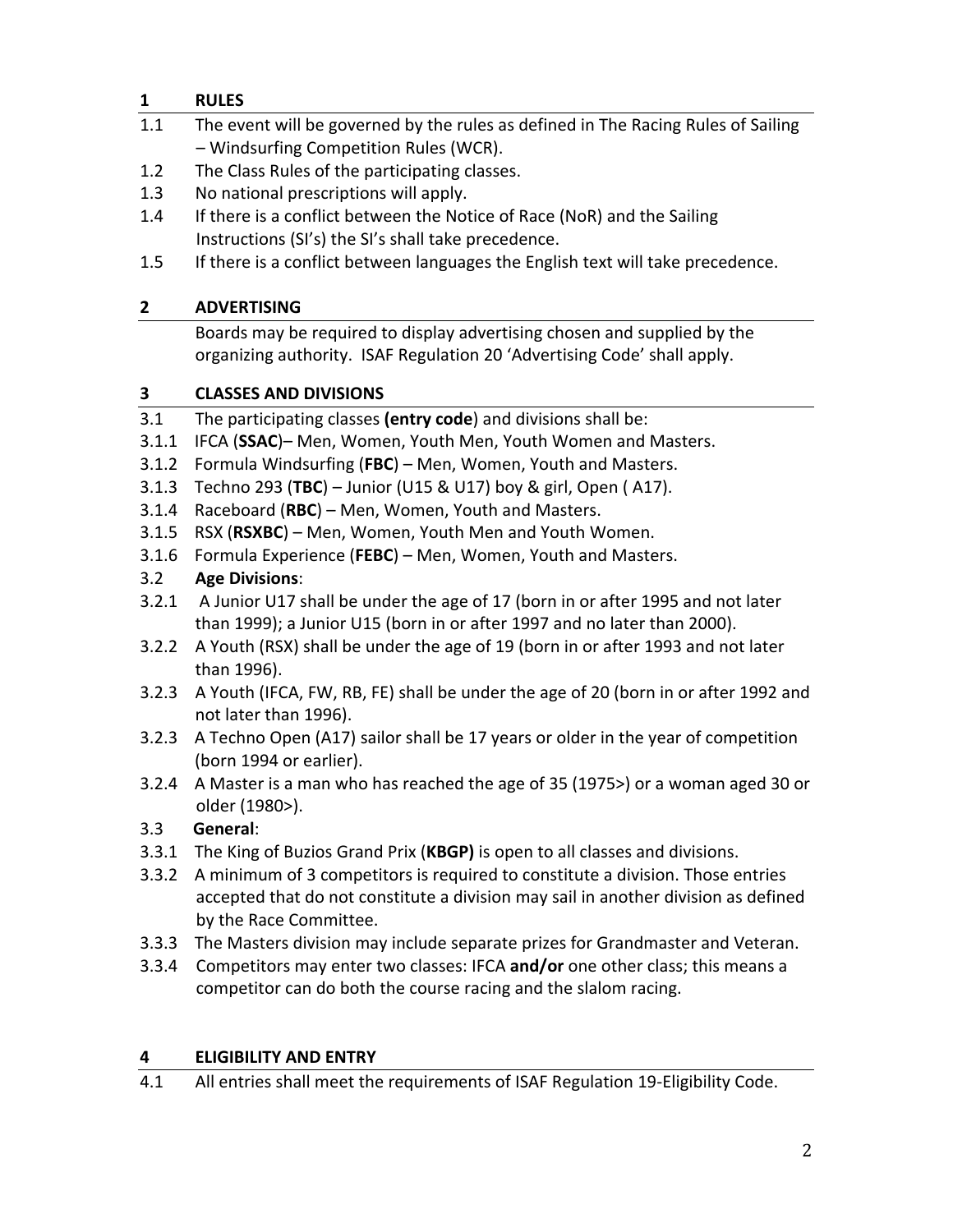- 4.2 Competitors shall be members of a National Class Association which is a paid up member of the relevant international class association, or of the IWA. Membership formalities can be completed on site.
- 4.3 Eligible competitors may enter by completing **[Form](http://www.internationalwindsurfing.com/userfiles/documents/Buzios_International%20Regatta_Brazil_Feb_2011_Form_1.pdf) 1** and sending it together with the required entry fee to - [bbrruu@gmail.com](mailto:bbrruu@gmail.com) - by Thursday 20<sup>th</sup> January 2011.

The following shall be presented upon registration:

- Original Entry Form
- Proof of Entry Fee payment
- Proof of age
- Parental/legal Guardian Assent (**[Form](http://www.internationalwindsurfing.com/userfiles/documents/Buzios_International%20Regatta_Brazil_Feb_2011_Form_2.pdf) 2**) ‐ *for those under age of 18*
- Medical Treatment Permission (**[Form](http://www.internationalwindsurfing.com/userfiles/documents/Buzios_International%20Regatta_Brazil_Feb_2011_Form_3.pdf) 3**) *‐ for those under age of 18 or on their parents medical insurance policy*
- 4.4 Coaches and team support personnel may enter by completing **[Form](http://www.internationalwindsurfing.com/userfiles/documents/Buzios_International%20Regatta_Brazil_Feb_2011_Form_4.pdf) 4** and sending it together with the required entry fee to  $-\frac{b \text{b} r \text{b}}{2 \text{b} m \text{c}}$  by Thursday 20<sup>th</sup> January 2011.

The following shall be presented upon registration:

- Original Coach Entry Form
- Proof of Coach Entry Fee payment
- Boat Driving Licence (if applicable)
- Evidence of valid third party insurance

#### **5 FEES**

- 5.1 The required fees are as follows: Junior: US\$ 35 Youth: US\$ 65 Men/Women/Master: US\$ 75 Coaches and team support personnel: US\$ 10 5.2 For entries made after Thursday  $20<sup>th</sup>$  January a US\$ 20 surcharge may apply.
- 5.3 Fees, in Reais, may be sent by bank transfer, in the name of **Buzios Vela Clube** ‐
- To : Banco REAL ‐ Agência 0918; Conta Corrente: 4.000.365; CNPJ 03.392.744/0001‐97.
- 5.4 Foreign sailors may pay upon registration but must send in their registration forms by Thursday  $20<sup>th</sup>$  January, the surcharge will apply to registration forms received beyond this date. Entry fees paid upon registration shall be paid in cash – US\$ or Euros
- 5.5 Only one entry fee (35\$, 65\$ or 75\$) is required; one fee will cover entry for all 3 disciplines.

#### **6 RACE FORMAT**

6.1 The IFCA Championship (**SSAC**) shall be a single discipline, *slalom racing,* 'open entry' event. IFCA Championship Rules shall apply, as amended by this NoR and the championship SI's.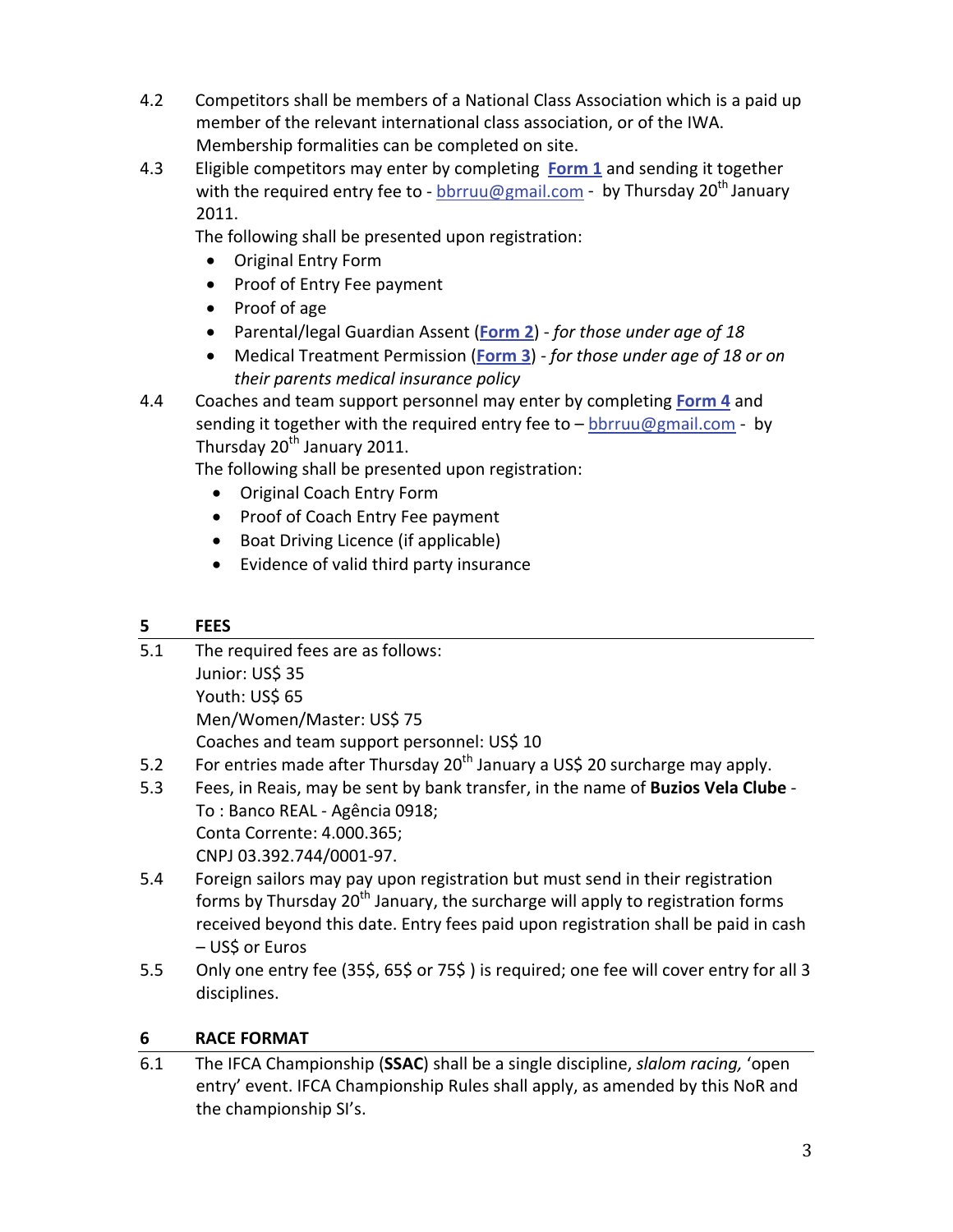- 6.2 The FW (**FBC**), T293 (**TBC**), RB (**RBC**), RSX (**RSXBC**) and FE (**FEBC**) Championships are single discipline, *course racing*, 'open entry' events. Classes may start together depending on entry numbers.
- 6.3 The KBGP is a single discipline, *marathon racing* , 'open entry' event.
- 6.4 Men and women, boys and girls, and age divisions may race together depending on entry numbers.
- 6.5 Each class shall race a maximum 4 races per day, and a maximum of 15 races for a series.
- 6.6 Three races are required to validate the championship for each class.
- 6.7 **The race schedule will allow competitors to enter all three disciplines ‐** *course racing, slalom racing* **and** *marathon***.**

#### **7 SCHEDULE**

| 7.1 | Sunday 6 Feb          |           | Early arrival and training        |
|-----|-----------------------|-----------|-----------------------------------|
|     | Monday 7 Feb          | 1200-1800 | Registration                      |
|     | Tuesday 8 Feb         | 1000-1700 | Registration                      |
|     |                       | 1900      | <b>Opening ceremony</b>           |
|     | Wednesday 9 Feb<br>to | 1000      | Racing                            |
|     | Saturday 12 Feb       | 1000      | Racing                            |
|     | Sunday 13 Feb         | 1000      | Racing - King of Buzios Race      |
|     |                       | 1430      | Last possible warning signal      |
|     |                       | 1800      | Prize giving and closing ceremony |
|     | Monday 14 Feb         |           | Departure                         |
|     |                       |           |                                   |

- 7.2 The scheduled time of the warning signal for the first race each day is 1000hrs.
- 7.3 There will be a daily skippers meeting one hour before the scheduled time for racing.
- 7.4 The warning signal for the last race of each day shall not be made within 15 minutes of the official sunset time.
- **7.5 The presence of all participants at the Opening and Closing Ceremonies is mandatory. Failure to comply may be subject to action by the Jury and may result in disqualification from the event.**

#### **8 EQUIPMENT & EQUIPMENT INSPECTION**

- 8.1 An Equipment Inspection Form, which will be available at registration, shall be returned to the Event Equipment Inspector before the start of competition.
- 8.2 Equipment inspections may be made at any time during the event.
- 8.3 Upon completion of registration and until the end of the event, at all times when ashore except when launching and retrieving, all equipment shall be kept in their assigned places at event site. Removal of any equipment from the event site requires prior written approval from the race committee. Access to equipment in the storage area during certain hours, including hours of darkness may be restricted.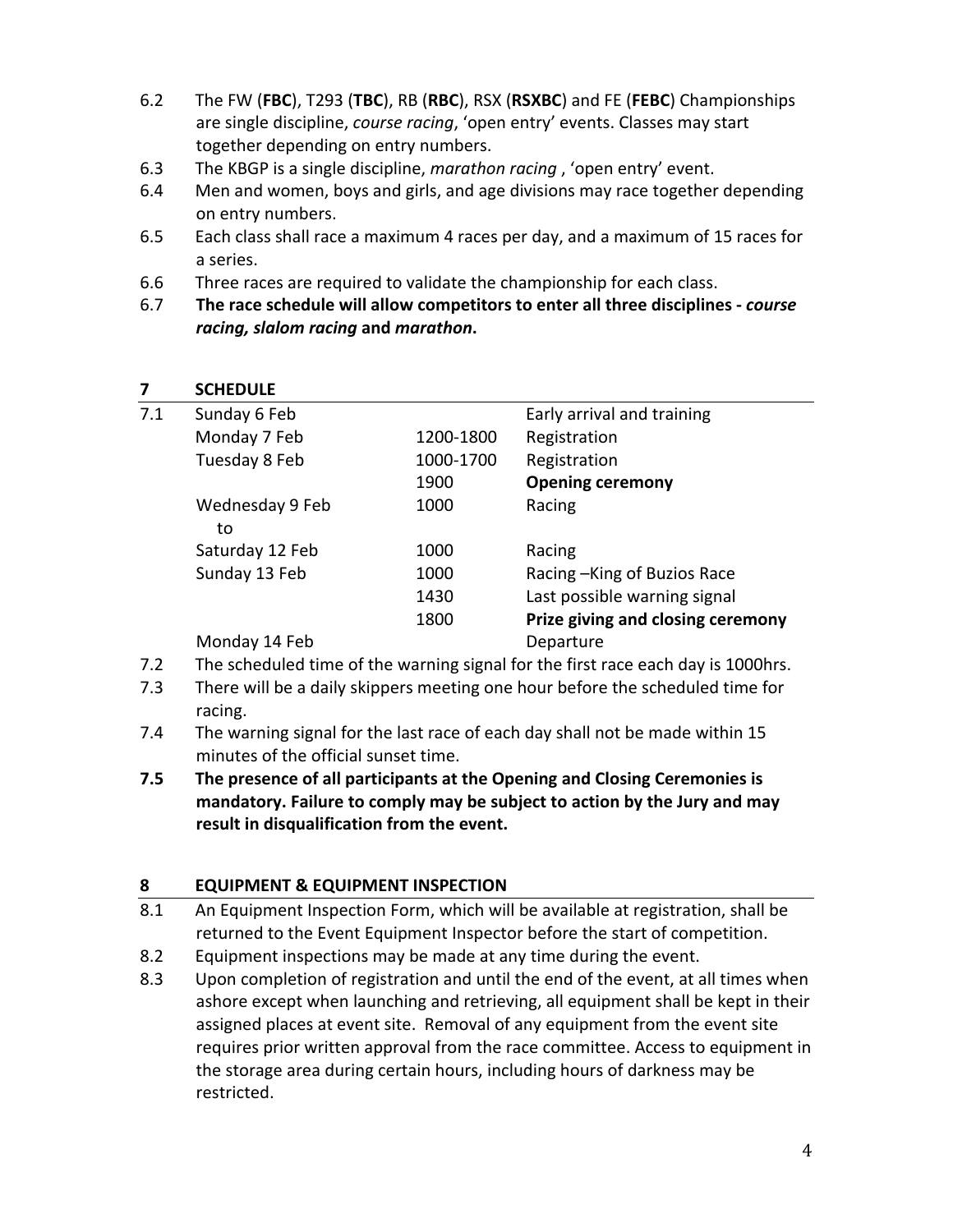- 8.4 Unless otherwise directed by the organizing authority, boards and equipment shall be launched and retrieved from the designated area at the event site.
- 8.5 **Techno 293**. Competitors in the U15 division may use any sail of 5.5 sqm, or less, as change down from the 6.8. Any aluminium boom or carbon mast (not exceeding 75% carbon content) may be used with the 5.5 change down sail.

#### **9 SAILING INSTRUCTIONS**

The sailing instructions (SI's) will be available upon registration. Any changes to the SI's shall be approved by the Class Representative at the event.

#### **10 COURSES**

Course shall be as described in the sailing instructions.

#### **11 INTERNATIONAL JURY**

An International Jury may be appointed in accordance with the WCR Appendix N. Their decisions will be final and cannot be appealed, as specified in WCR 70.5.

#### **12 SCORING**

Scoring will be according to the WCR Appendix A, and using the Low Points Scoring System.

#### **13 SUPPORT BOATS**

- 13.1 Support boats shall be registered at the race office. When coach boat drivers are on shore, all boats shall remain at their assigned places at the event site.
- 13.2 Limited charter will be available on a first come, first served, basis. Applications may be made using the coach entry form.
- 13.3 Coach and support boats shall clearly display the numbered flag issued at registration. Failure to comply may lead to action by the Jury and penalties may include cancellation of right to use club and event facilities, and penalties to the scores of sailors supported by the boat.

#### **14 SAFETY**

- 14.1 If personal buoyancy is prescribed every competitor and support boat crewmember shall wear a personal flotation device that shall conform to the minimum standard of ISO 12402‐5 (level 50), or as specified in the SI's.
- 14.2 Personal buoyancy is mandatory for all competitors under 17 years of age.

#### **15 PRIZES**

| 15.1 | Prizes will be awarded to the first three competitors of each properly constituted    |  |  |
|------|---------------------------------------------------------------------------------------|--|--|
|      | class /division. Properly constituted divisions will be posted on the official notice |  |  |
|      | board after the completion of the registration.                                       |  |  |
| 15.2 | The first Brazilian man and woman (boy/girl) in each class division will be           |  |  |
|      | declared "class/divisionBrazilian Champion".                                          |  |  |
|      | 15.2 IECA (SSAC) Titles The first South American compatitor in each division shall be |  |  |

15.3 IFCA (**SSAC**) Titles. The first South American competitor in each division shall be declared " ...division ...**South American Slalom Champion**."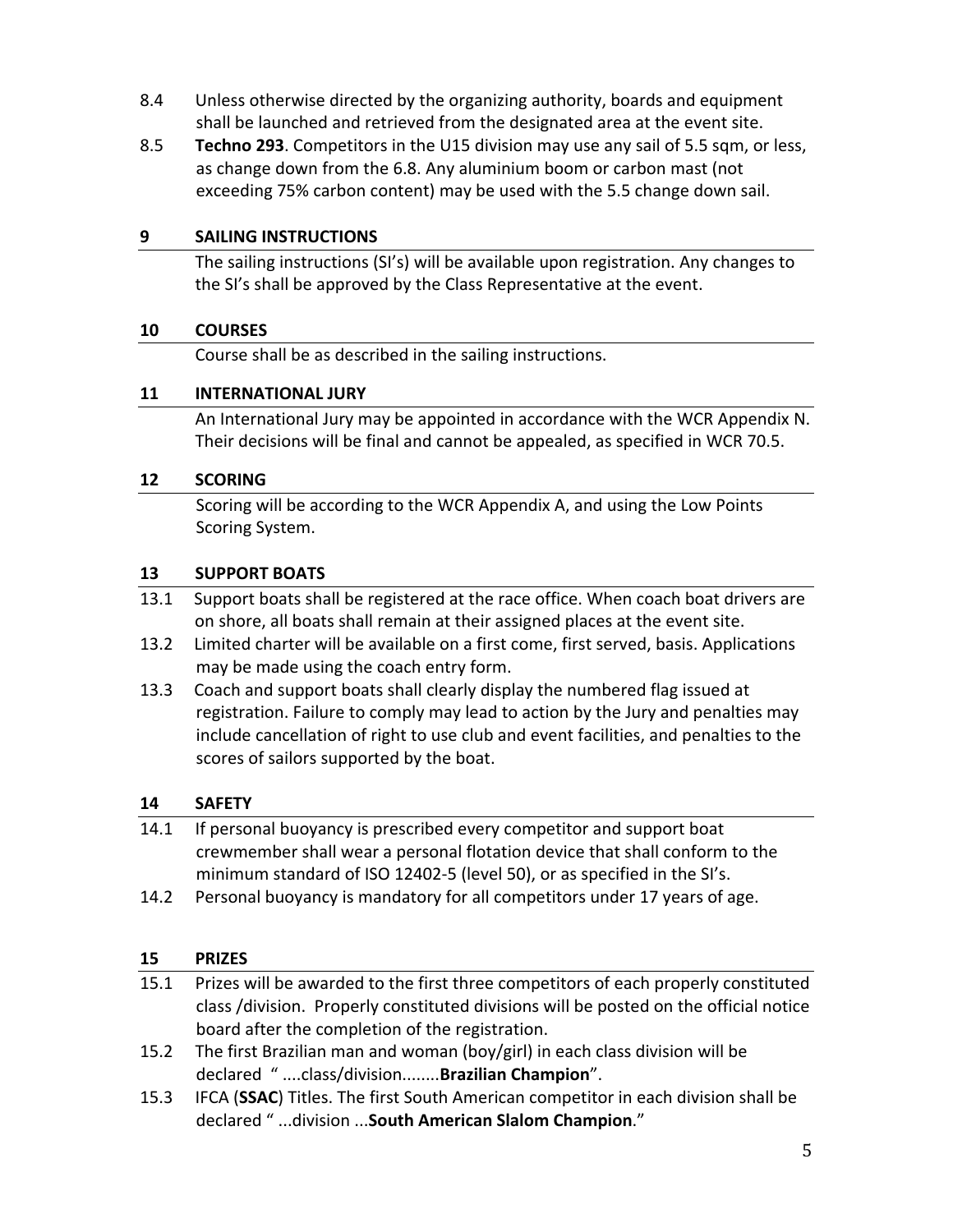15.4 Money Prizes will be awarded to the first 3 competitors, men and women, in the King of Buzios Race.

#### **16 OFFICIAL CEREMONIES**

Attendance at the Opening Ceremony, the Prize Giving and Closing Ceremony, is mandatory; however, the organising authority may refuse entry to those whose standard of attire is not commensurate with the occasion.

#### **17 DISCLAIMER OF LIABILITY**

 Competitors participate in the event entirely at their own risk, see WCR 4 ‐ Decision to Race. The organising authority or any of their officials or representatives or the sponsors or their officials or representatives will not accept any liability for material damage or personal injury or death sustained in conjunction with or prior to, during or after the event.

#### **18 INSURANCE**

Each participating board shall be insured with valid third party liability insurance and possess valid health insurance.

#### **19 RIGHT TO USE NAME AND LIKENESS**

In registering for the event, competitors automatically grant to the Organising Authority the right in perpetuity to make, use and show from time to time at their discretion, any motion pictures, still pictures and live, taped or filmed television and other reproduction of them, taken during the period of the event, for the said Event as defined in the Notice of Race and Sailing Instructions in which he/she participates without compensation.

#### **20 FURTHER INFORMATION**

For further information please contact: **Bruno Marques**

 **Email – [bbllmm@hotmail.com](mailto:bbllmm@hotmail.com)**